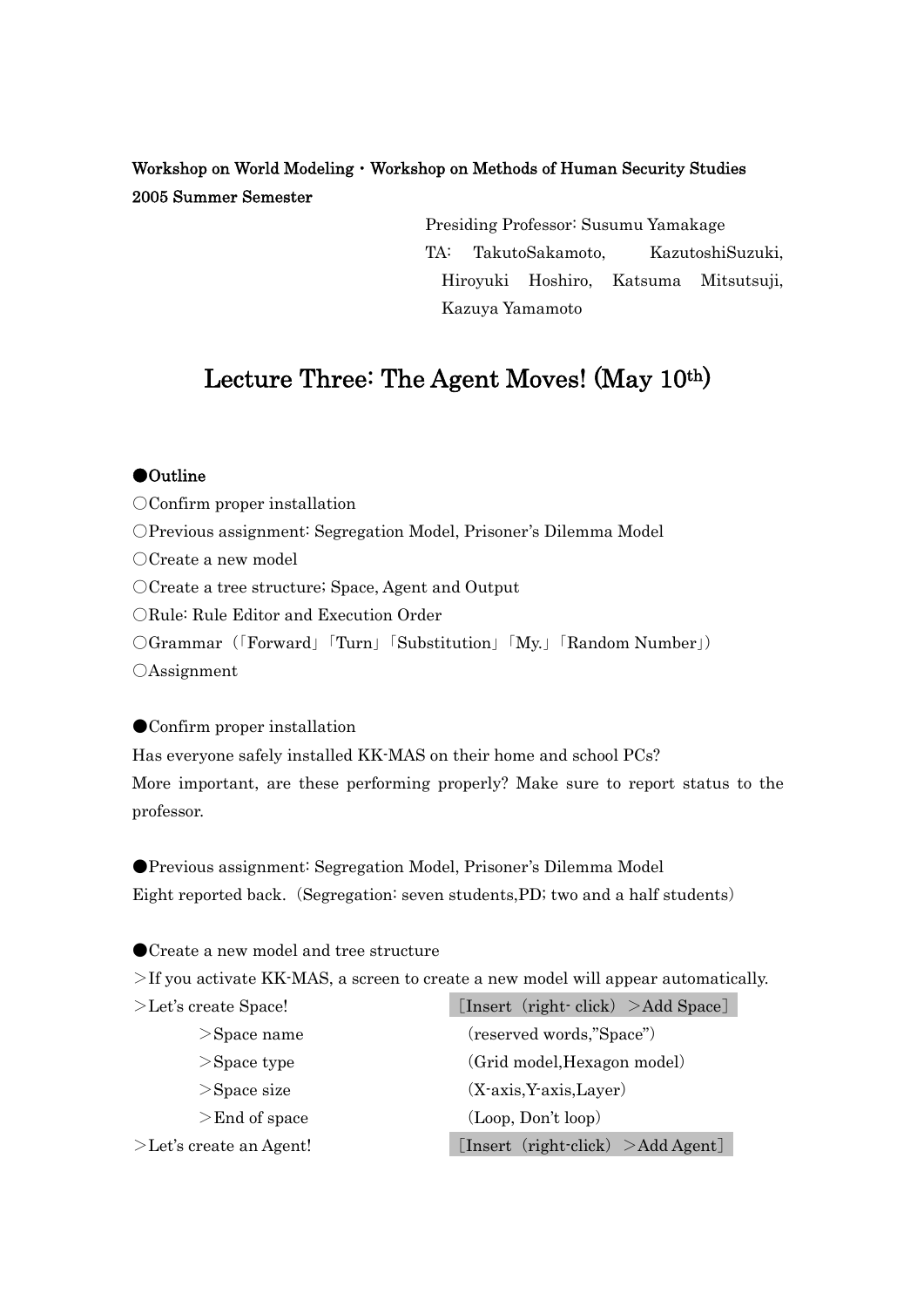| $\geq$ Agent: name     | "Walker"                        |
|------------------------|---------------------------------|
| $\geq$ Agent: number   |                                 |
| $\geq$ Agent: property | [View (right click) > Property] |
|                        |                                 |

>Let's have a look at the Variables.

In creating a model, agents come with several variables.

| $>$ X,Y,Layer           | Display X axis, Y axis and Layer.                                                    |
|-------------------------|--------------------------------------------------------------------------------------|
| $\geq$ Direction        | Display direction of agent.X axis 0. Anti-clockwise                                  |
|                         | 360 degrees. Unit is degrees.                                                        |
|                         | $>$ Variables: Initial value All 0.Set up by [Settings (right-click) $>$ Set Initial |
|                         | Value]                                                                               |
| $>$ Variables: Property | Determine features and characteristics.                                              |
|                         | [View $(\text{right-click}) >$ Property] Details will follow.                        |
|                         |                                                                                      |

 $\geq$ Let's add one new variable. [Insert (right-click)  $\geq$ Add Variable] You are able to add variables freely. This agent (Walker) is expected to move around,so a variable indicating his speed ("Speed") will be added.

>Variables: Type This is type for each value of variable. Need to set type for all variables. Use real numbers.

○The tree structure is tentatively set. The picture appears as such…The tree can be redrawn whenever necessary.

●Set outputs

We have created agents and space. But without setting the outputs, we can neither see nor show them. [Settings>Outputs>Add (Map)] will display space. [Map Element  $List > Add$ ] will display agents.

- >The full cast of performers are ready.「Walker」will appear with the push of the button.
- $>$ By setting the outputs, you can set the Map, Time Series Graphs, Bar Graphs, Value Screen and Data Files as well. (shown in former task) Details on such settings will follow.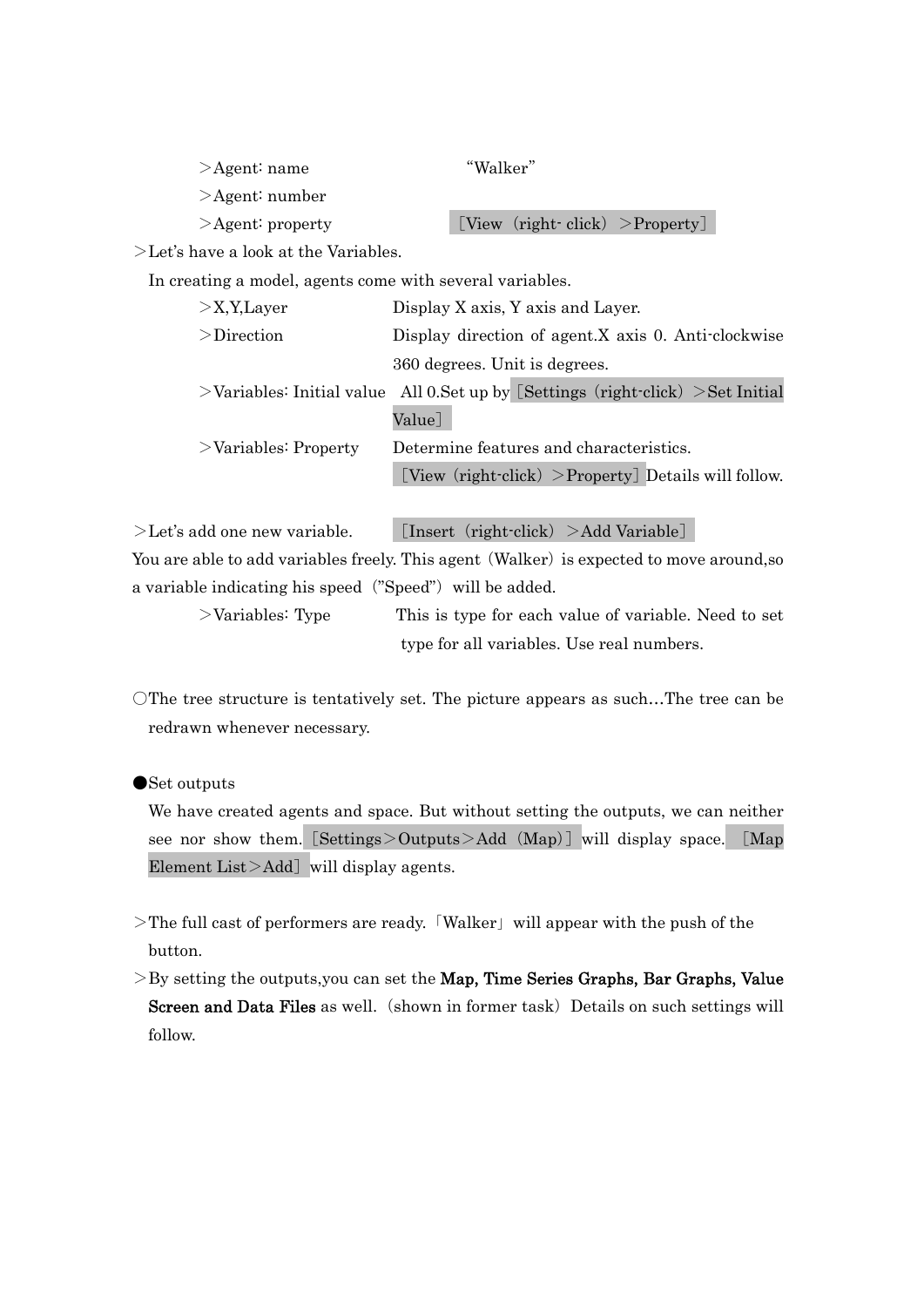●Rule: Rule Editor and Execution Order (abbreviated version)

 $>$ With no instructions so far, the agents stand still. Once we write-in instructions, these performers or players will start to move. You can write-in rules by opening the (Rule Editor) [View (right click) >Rule Editor] Double–click will also work.

# Agt\_Init{} Initial rule is executed once, when the agent is first created. Initial setting is done here and not with the tree. Agt\_Step{} Execution rule which is executed at every step is written here.

○Execution order will be explained in detail, later.(Note: this is of crucial importance) ○Now you are prepared to write-in the rules.

 $\hat{\varphi}$  [Settings>Run Preferences>GC Interval] Change 10 to 1.

## ●Today's Grammar Tips

Basic rules in writing rules for「Forward」「Turn」and in handling numbers and variables.

# Forward (

Proceed forward, this distance.  $(=$  forward as I see it) e.g. Forward(1)

## Turn (

Turn left, this angle. (degrees) Change of Direction.  $e.g., Turn(1), Turn(-10)$ 

## My.

Used when agent designates his own variable. e.g.,My.X, My.Y, My.Direction

#### =

Grammar to order replacing. Replace left hand variable with right hand figure. e.g.,  $My.X = 25$  (Switch my X axis to 25)